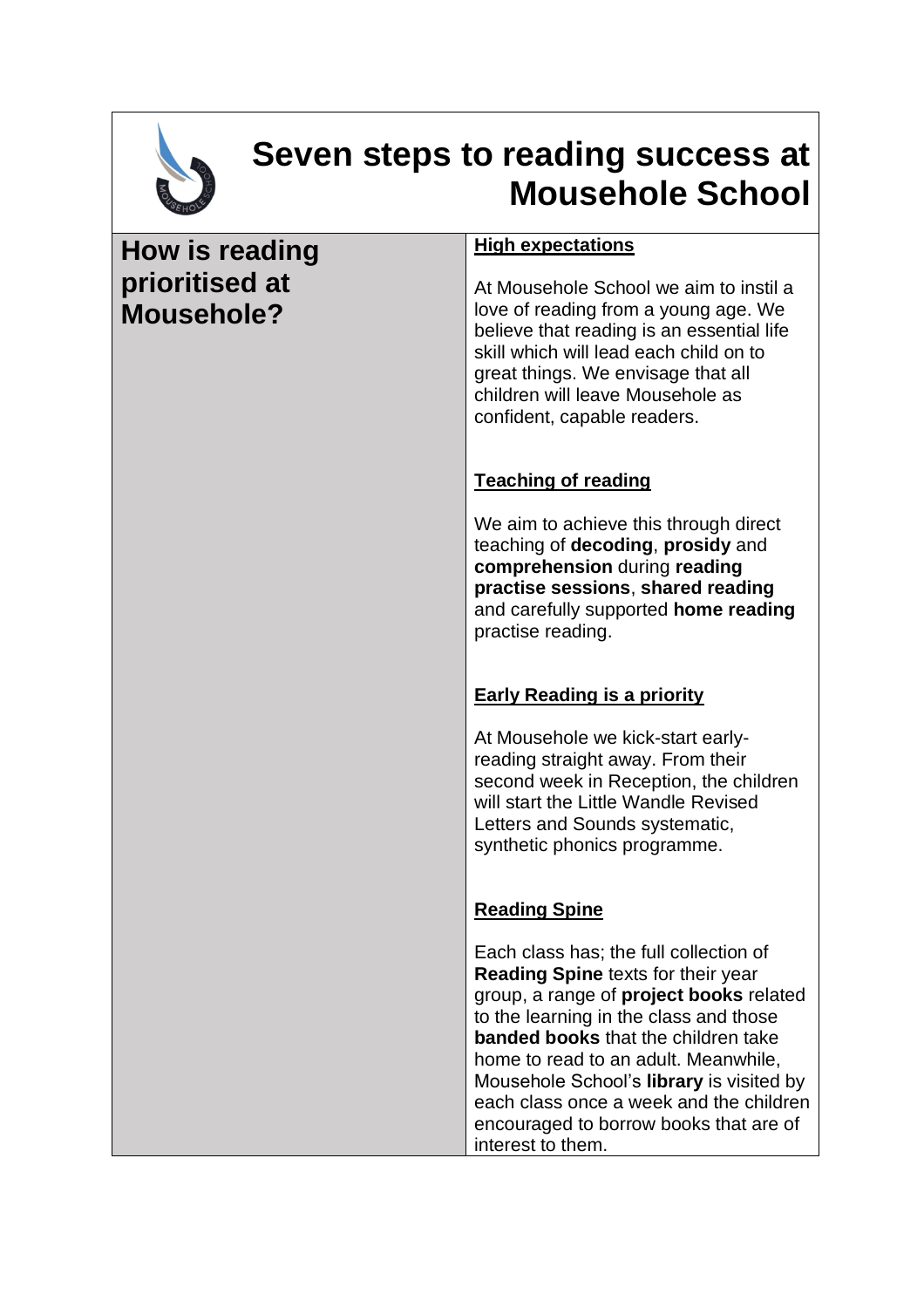|                                            | Every day, every child in the school will<br>be read to by an adult: from their first<br>day in Mousehole Mice pre-school to<br>their last term in year 6. Staff<br>will engage in 'book talk' about these<br>texts - highlighting new and interesting<br>vocabulary, pointing out literary and<br>grammatical conventions and<br>exploring how author's use language. In<br>younger classes, texts will be read<br>repeatedly over time to help embed<br>language patterns and develop<br>vocabulary skills. |
|--------------------------------------------|---------------------------------------------------------------------------------------------------------------------------------------------------------------------------------------------------------------------------------------------------------------------------------------------------------------------------------------------------------------------------------------------------------------------------------------------------------------------------------------------------------------|
| <b>How does Mousehole</b>                  | We use Little Wandle Revised Letters<br>and Sounds - a systematic synthetic                                                                                                                                                                                                                                                                                                                                                                                                                                   |
| kick-start reading by<br>teaching phonics? | phonics programme (SSP) to teach the<br>foundations of reading. This programme                                                                                                                                                                                                                                                                                                                                                                                                                                |
|                                            | starts right at the beginning of the<br>reception year and is used with all<br>reception and year 1 pupils and                                                                                                                                                                                                                                                                                                                                                                                                |
|                                            | includes: daily phonics sessions; regular<br>small group reading practice sessions                                                                                                                                                                                                                                                                                                                                                                                                                            |
|                                            | and keep-up sessions to ensure all<br>children keep pace with the                                                                                                                                                                                                                                                                                                                                                                                                                                             |
|                                            | programme. The children will learn four<br>sounds per week with a review day.                                                                                                                                                                                                                                                                                                                                                                                                                                 |
|                                            | When in Year 2, children move from<br>Little Wandle phonics but continue to                                                                                                                                                                                                                                                                                                                                                                                                                                   |
|                                            | receive daily Phase 6 phonics teaching<br>sessions.                                                                                                                                                                                                                                                                                                                                                                                                                                                           |
|                                            |                                                                                                                                                                                                                                                                                                                                                                                                                                                                                                               |
| <b>How does Mousehole</b>                  | <b>Celebrating reading</b>                                                                                                                                                                                                                                                                                                                                                                                                                                                                                    |
| promote a life-long love<br>of reading?    | Reading success and effort is<br>celebrated in classes through rewarding                                                                                                                                                                                                                                                                                                                                                                                                                                      |
|                                            | those that show regular engagement<br>with reading inside and outside of                                                                                                                                                                                                                                                                                                                                                                                                                                      |
|                                            | school.                                                                                                                                                                                                                                                                                                                                                                                                                                                                                                       |
|                                            | <b>Mousehole School Library</b>                                                                                                                                                                                                                                                                                                                                                                                                                                                                               |
|                                            | The well-stocked library is visited once<br>a week by every class, where the                                                                                                                                                                                                                                                                                                                                                                                                                                  |
|                                            | children are encouraged to exercise                                                                                                                                                                                                                                                                                                                                                                                                                                                                           |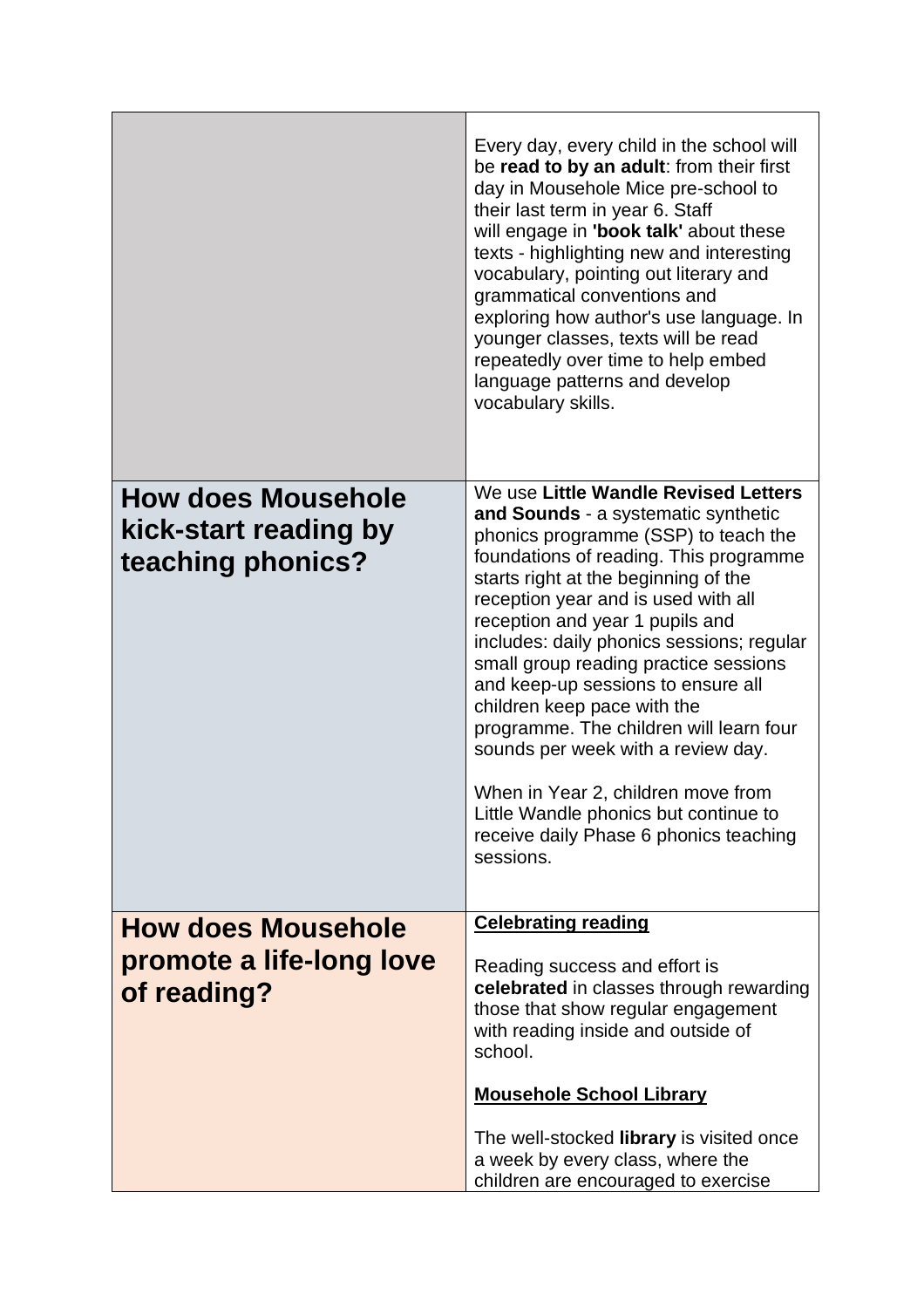their freedom to dip into, become engrossed in, borrow and share books. Termly, **library-loan** boxes of project related books provide a means for the children to independently explore and research aspects of the class topic that have gripped them.

## **Reading Spine**

Every class has a text, chosen from the Mousehole **Reading Spine** that is read to them daily. The Reading Spine is a core of books that create a living library inside a child's minds: a store of classics and essential reads that help children engage at a deeper level and enter the world of the story, fostering a love of reading from Nursery through to Year 6. The books in the Reading Spine were informed by the selection of Pie Corbett and personal favourites of the staff. They were carefully researched and chosen to include; **Classic texts, Non-linear time sequence, Complexity of the Narrator, Figurative** 

and **Symbolic texts** and **Protected Characteristics.** In addition, every child will have at least one poem read to them a week.

## **Reading at home**

Every child, from Reception to Year 6 will have a **fully decodable banded reading book** that they take home to be heard read out loud by an adult. (In Reception and Year 1, this is in addition to the Little Wandle, Reading Practise book that they will be able to read at 90% fluency). All children will also be encouraged to borrow a book from the library that they can share with an adult at home. It is expected that all children will read to an adult at least four times per week and support is provided where this is not happening.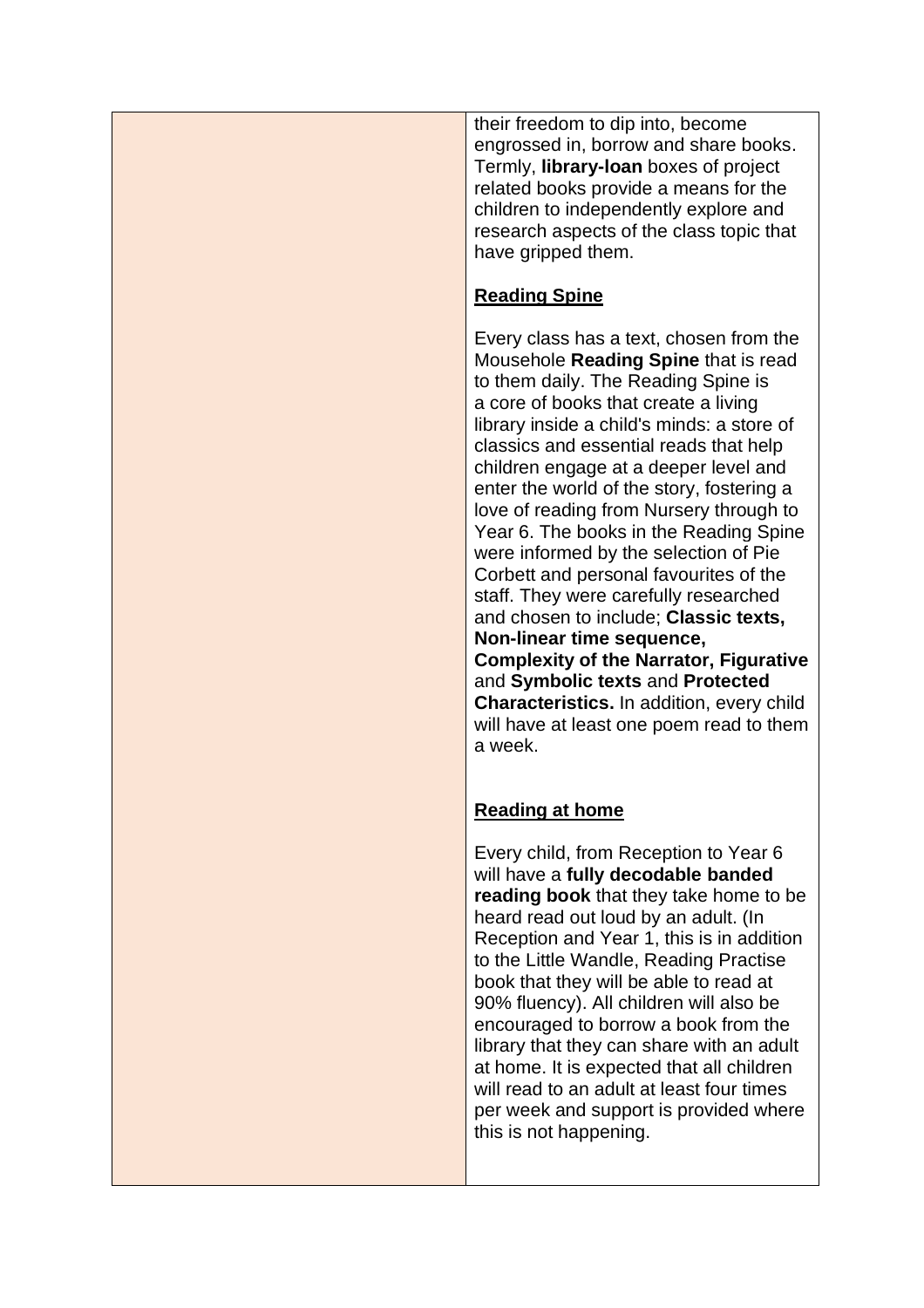| <b>Reading to an adult in school</b>                                                                                                                                                                                                                                                                                                                                                                                                                                                                               |
|--------------------------------------------------------------------------------------------------------------------------------------------------------------------------------------------------------------------------------------------------------------------------------------------------------------------------------------------------------------------------------------------------------------------------------------------------------------------------------------------------------------------|
| In Reception and Years 1 and 2 the<br>children will have their reading books<br>changed for another banded fully<br>decodable reading book twice weekly<br>after checking their fluency.                                                                                                                                                                                                                                                                                                                           |
| In Years 3 and 4 we aim for the children<br>to have finished a book each week and<br>in Years 5 and 6 books are monitored<br>weekly to ensure that no child remains<br>stuck on the same text. Children are free<br>to choose any book from their band in<br>the class libraries and will only be<br>moved onto the next level when they are<br>assessed as fluent on their current level.                                                                                                                         |
| Children are regularly heard to read                                                                                                                                                                                                                                                                                                                                                                                                                                                                               |
| In Reception and Year 1 all<br>children are heard to read 4 times<br>per week and those in the bottom<br>20% or Pupil Premium, heard 5<br>times.<br>In Year 2, all children are heard<br>to read 3 times per week and<br>those in the bottom 20% or Pupil<br>Premium, heard 5 times.<br>In Year 3 to 6, all children are<br>heard to read 2 times per week<br>and those in the bottom 20% or<br>Pupil Premium, heard 3 times,<br>with an additional NTP Reading<br><b>Practise Session for Year 6</b><br>children. |
| <b>Supporting parents and carers</b>                                                                                                                                                                                                                                                                                                                                                                                                                                                                               |
| Mousehole School enjoys involving<br>parents in children's reading through<br>meetings, phonics activity guides and<br>training for parent helpers. There is a<br>phonics meeting in the first term for<br>Reception parents, including detailed<br>guidance on how we teach phonics<br>through the Little Wandle Letters and<br>Sounds Revised systematic, synthetic<br>phonics programme and how parents<br>can support their children in developing                                                             |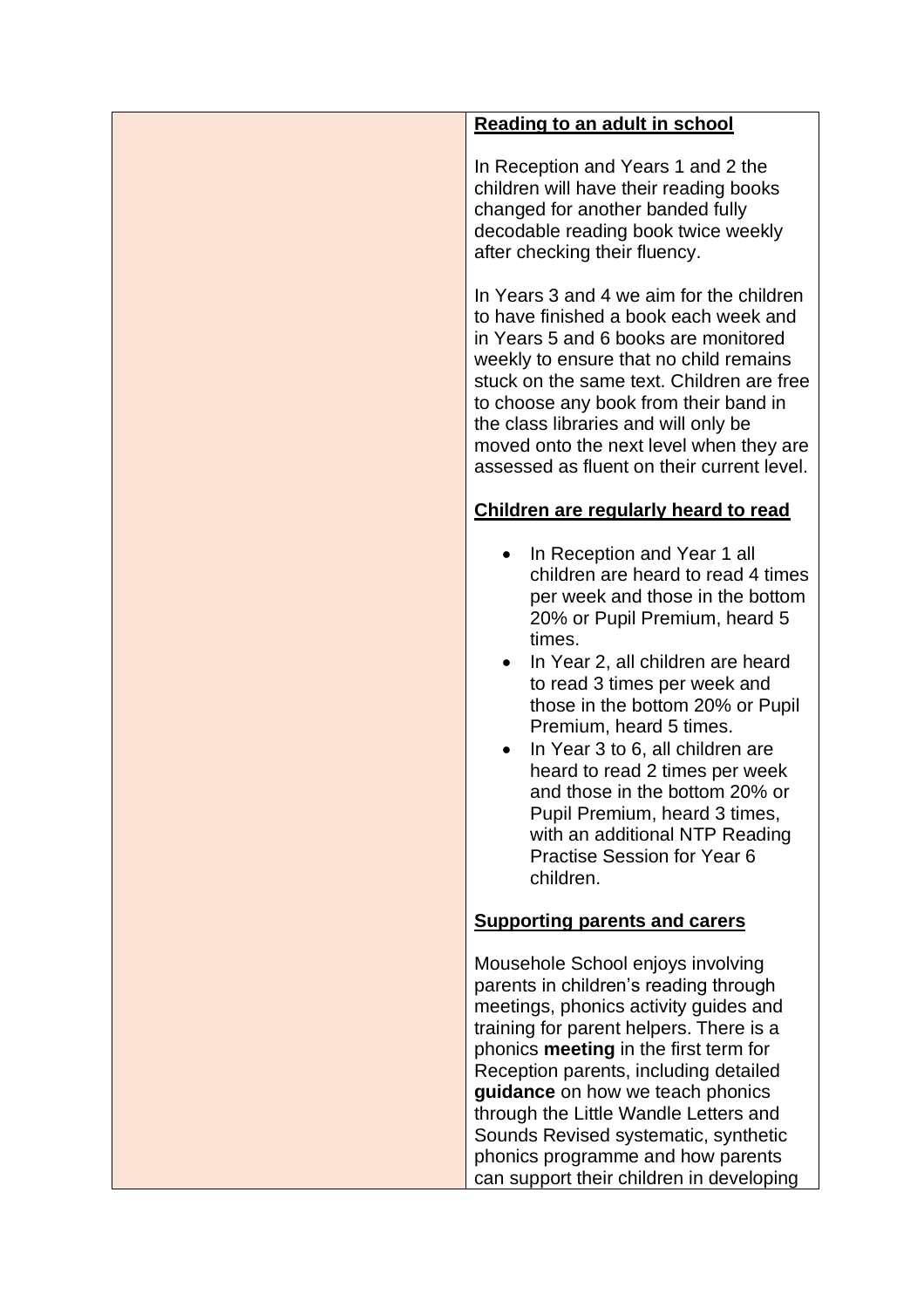|                                               | reading fluency. Phonics learning sheets<br>and flashcards are sent home with tricky<br>words.<br>Reading records and Seesaw are used<br>and provide another means to<br>communicate with parents, with follow-<br>ups in person when necessary.<br>From Year 2-6, Parents are encouraged<br>to use <b>VIPERS</b> question prompts to aid<br>meaningful discussion around texts.<br>These are stuck into every child's<br>reading record.<br>World Book Day always involves<br>parents and children in collaborative<br>activities.                                                                                                                                                                                                                                                                                                                                                                                                                                                                                                 |
|-----------------------------------------------|-------------------------------------------------------------------------------------------------------------------------------------------------------------------------------------------------------------------------------------------------------------------------------------------------------------------------------------------------------------------------------------------------------------------------------------------------------------------------------------------------------------------------------------------------------------------------------------------------------------------------------------------------------------------------------------------------------------------------------------------------------------------------------------------------------------------------------------------------------------------------------------------------------------------------------------------------------------------------------------------------------------------------------------|
| How is reading taught at<br><b>Mousehole?</b> | <b>Reception and Year 1</b><br>In Reception and Year 1, in addition to<br>phonics, the children are taught to read<br>in Reading Practise Sessions that<br>follow the Little Wandle programme.<br>There are three sessions a week, using<br>the same, fully decodable book that will<br>only include the graphemes already<br>learnt by the children in their phonics<br>lessons. The sessions focus on<br>decoding, prosidy and<br>comprehension (in that order) and then<br>the same book is sent home at the end<br>of the week with each child to<br>consolidate practise at home. Reading<br>practise sessions will start in the fourth<br>week of Reception and straight away in<br>all other year groups.<br><u>Year 2 - 6</u><br>In Years $2 - 6$ teachers and TAs use<br>VIPERS question prompts from the<br>Literacy Shed resources to encourage<br>textual discussion. These question types<br>are shared with parents to support home<br>reading. VIPERS questioning underpins<br>how reading is planned, delivered and |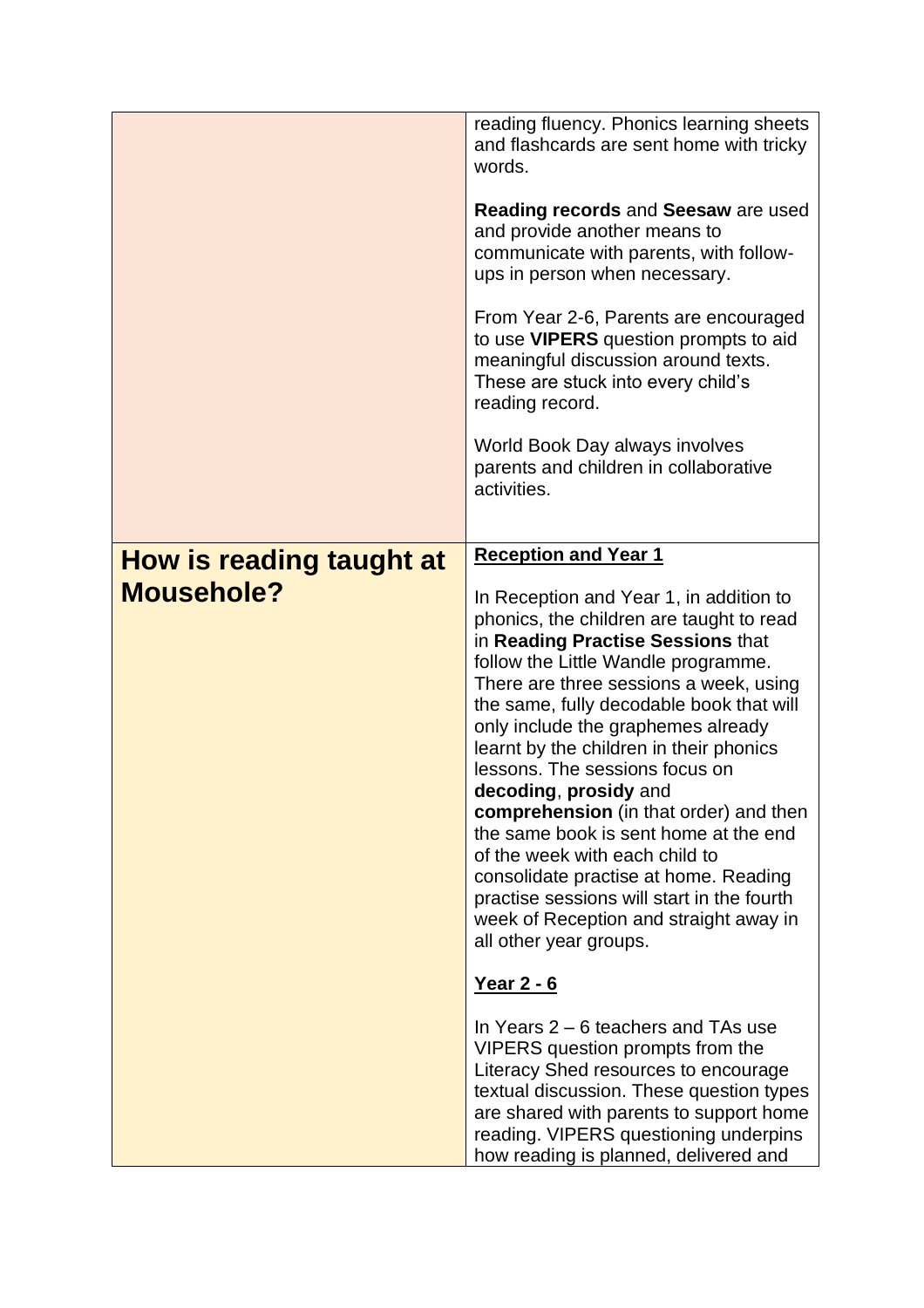|                                | assessed by focussing on the                |
|--------------------------------|---------------------------------------------|
|                                | fundamental skills of:                      |
|                                |                                             |
|                                | Vocabulary                                  |
|                                | Inference                                   |
|                                | Prediction                                  |
|                                | Explanation                                 |
|                                | Retrieval                                   |
|                                | Summary                                     |
|                                |                                             |
|                                | In Year 2 there are three reading           |
|                                | practise sessions per week for the          |
|                                | weakest 20% of readers and two for all      |
|                                | others.                                     |
|                                |                                             |
|                                | In Years 3 - 6 reading is taught through    |
|                                | VIPERS specific, differentiated reading     |
|                                | practise sessions and shared reading.       |
|                                |                                             |
|                                | Shared reading allows every child in a      |
|                                | class to read and discuss the same          |
|                                | book at the same pace. With an adult        |
|                                | reading out-loud, all children, regardless  |
|                                | of ability are able to follow the thread of |
|                                | the text and are exposed to the kind of     |
|                                | aspirational age-related grammar and        |
|                                | vocabulary that can often be missing in     |
|                                | books written for lower abilities.          |
|                                |                                             |
|                                | <b>By Reading Experts</b>                   |
| <b>How is reading assessed</b> |                                             |
| at Mousehole?                  | All of Mousehole School's staff are         |
|                                | aware of the required reading               |
|                                | expectations for each year group as well    |
|                                | as the end point for Key Stage and year     |
|                                | group. Feedback from phonics and            |
|                                | reading practise sessions is given to       |
|                                | class teachers immediately after each       |
|                                | lesson. This knowledge informs planning     |
|                                | and next steps. The Reading Leader          |
|                                | also conducts regular monitoring, at        |
|                                | least twice every half term.                |
|                                |                                             |
|                                | Phonics is assessed formatively in each     |
|                                | session and keep-up intervention            |
|                                | sessions provided immediately, the          |
|                                | same day for those children. At the end     |